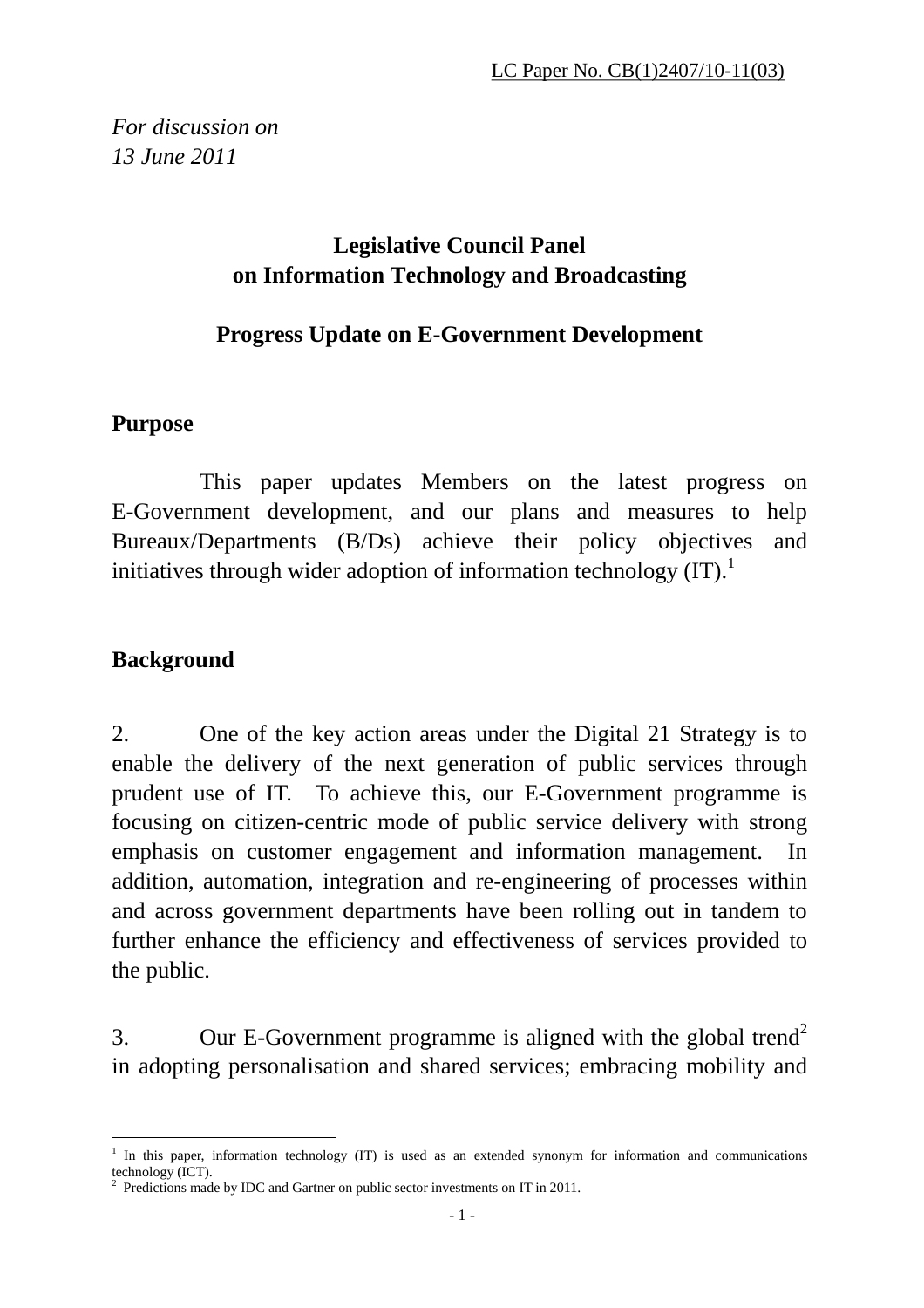consumer devices; and deploying cloud computing  $3$  for enhancing Government services and internal efficiency. This paper reviews the progress made last year and introduces some of the forthcoming major E-Government initiatives.

#### **Progress in the Past Year**

4. We have made good progress on the implementation of E-Government programme last year, with new and improved services of both informational and transactional<sup>4</sup> nature made available to the public. Some notable examples include: introducing a personalised version of the Government's one-stop portal, MyGovHK, that allows users to customise multiple E-Government services according to their needs and preferences; launching the one-stop and integrated electronic company incorporation and business registration service; commencing a pilot scheme to disseminate geo-referenced public facilities data and real-time traffic data via the portal "Data.One" for free download and re-use by the private sector; launching a mobile application "Tell me@1823" for the public to make enquiries, complaints or suggestions to the 1823 Call Centre via mobile devices; and completing the architecture and design of the territory-wide electronic Health Record (eHR) Sharing System.Further details are included in **Annex A**.

#### **Popular E-government services**

 $\overline{a}$ 

5. Many B/Ds have already adopted the citizen-centric mode of public service delivery and the use of electronic channel is gradually becoming more popular. **Annex B** shows utilisation figures of the most popular E-Services. Most of these services adopt the electronic delivery mode as the primary, if not sole mode for service delivery.

<sup>&</sup>lt;sup>3</sup> Cloud Computing is a model for enabling convenient, on-demand network access to a shared pool of configurable computing resources (e.g. networks, servers, storage, applications and services) that can be rapidly provisioned and released with minimal management effort or service provider interaction.

<sup>4</sup> "Informational" type of service means its purpose is dissemination of information, which can be static or generated based on selection criteria, e.g. on-line telephone directory; "Transactional" type of service will involve interactive sessions with users, e.g. on-line booking of facilities and filing of returns.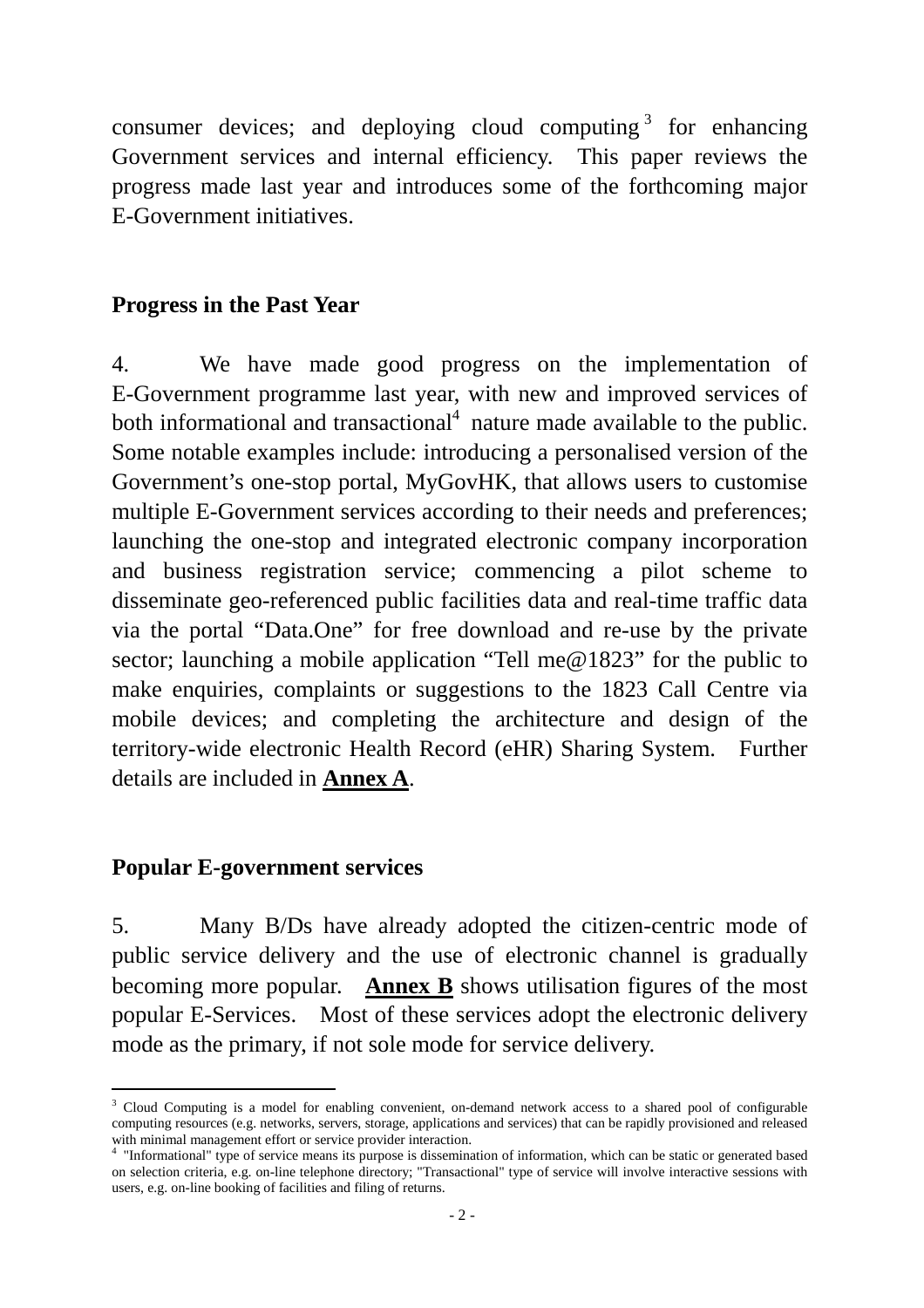### **Forthcoming Initiatives**

 $\overline{a}$ 

# *Provision of Central IT Services in Government Based on the Cloud Computing Model*

6. Timely and prudent use of IT has become a critical success factor for any large organisation. Government is no exception. To maximise the synergy and cost-effectiveness of the IT plans of B/Ds, and taking account of industry and international developments in IT adoption best practices, the Office of the Government Chief Information Officer (OGCIO) last year formulated a Pan-government IT Strategy (the Strategy). The Strategy has five dimensions, namely, governance on IT investments, IT-enabled business transformation, information and data management, technology architecture and infrastructure, and development of the Government IT profession. It provides the overarching IT direction for reference by B/Ds for fulfilment of their policy objectives and managing their IT portfolios. It also made recommendations on a number of IT initiatives to be implemented centrally.

7. Under the Strategy, we will progressively re-provision the central IT services in Government through adoption of Cloud Computing technology over the next two to five years to support a number of common services centrally developed by OGCIO. A Government Cloud environment<sup>5</sup> will be established and made available to  $B/Ds$  to facilitate them to execute their own IT-enabled change initiatives in a more agile, cost-effective and collaborative manner. This flexible redeployment of IT resource and workload can also reduce our overall carbon footprints and environmental impact.

8. We will continue our effort in reviewing and ensuring different aspects of the requirements arising from business changes and technology advancements are properly catered for under the Government Cloud environment and ensuring better information flow between Government

 $5$  The Government Cloud environment will include an "in-house private Cloud" owned and operated by the Government, an "outsourced private Cloud" comprising facilities dedicated to the Government in secure data centres operated by contractors, and "public Cloud" for generic services where we do not need or have less control over how the services are provided.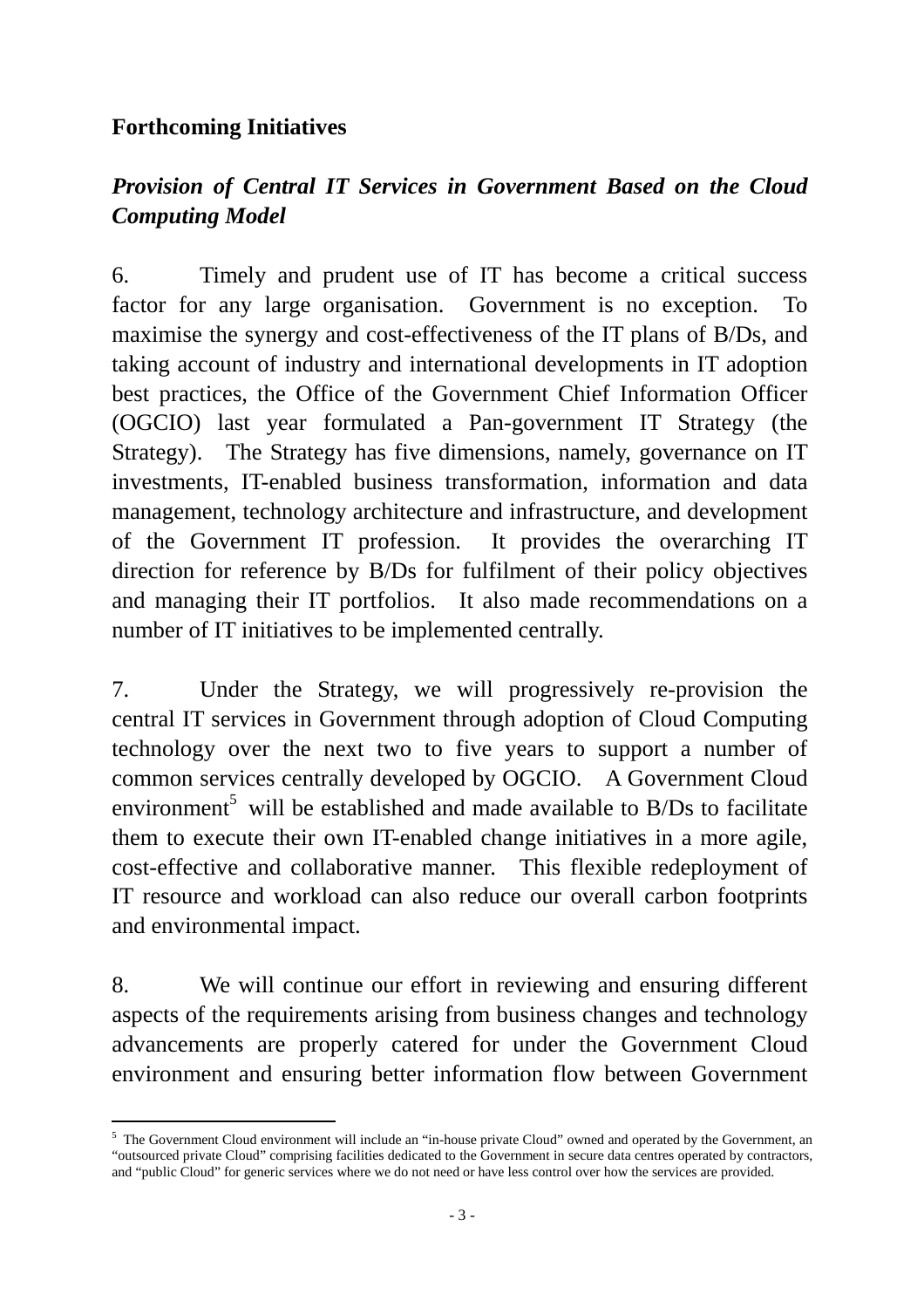and the private sector in the context of future E-Government development. The following paragraphs describe some of these common services.

#### *E-Government Infrastructure Services (EGIS)*

9. On 15 April, Finance Committee approved a new commitment of \$135 million under the Capital Works Reserve Fund Head 710 for OGCIO to develop a new E-Government Infrastructure Services (EGIS) platform for hosting E-Government applications. The new platform will provide additional capacity for about 100 new services, while re-provisioning the resources for 118 existing E-Government services in an energy-efficient manner. Work has commenced and is targeted to complete by stages from the end of 2012 to early 2015.

#### *Architectural Framework for Hosting Services*

10. There are currently 25 government data centres in 14 B/Ds. Some of these data centres are small and some are located in central business districts. These data centres require high operating costs. We envisage that consolidation of a number of these data centres can bring economy of scale by sharing common facilities. To enhance the agility and facilitate the provision of shared government IT services, OGCIO is developing an architectural framework to address the hosting needs of central IT infrastructure and departmental IT systems. The framework will evaluate the need for building new government data centres and opportunities of consolidating existing ones. Another strand of this framework involves implementation of a virtualised infrastructure in the Government Central Computer Centre.<sup>6</sup> Work for developing the framework has started in January 2011 and is targeted to complete by April 2012.

 $\overline{a}$ 6 The Government Central Computer Centre includes major data centres operated by OGCIO in Wanchai, Tsuen Wan and Sai Kung.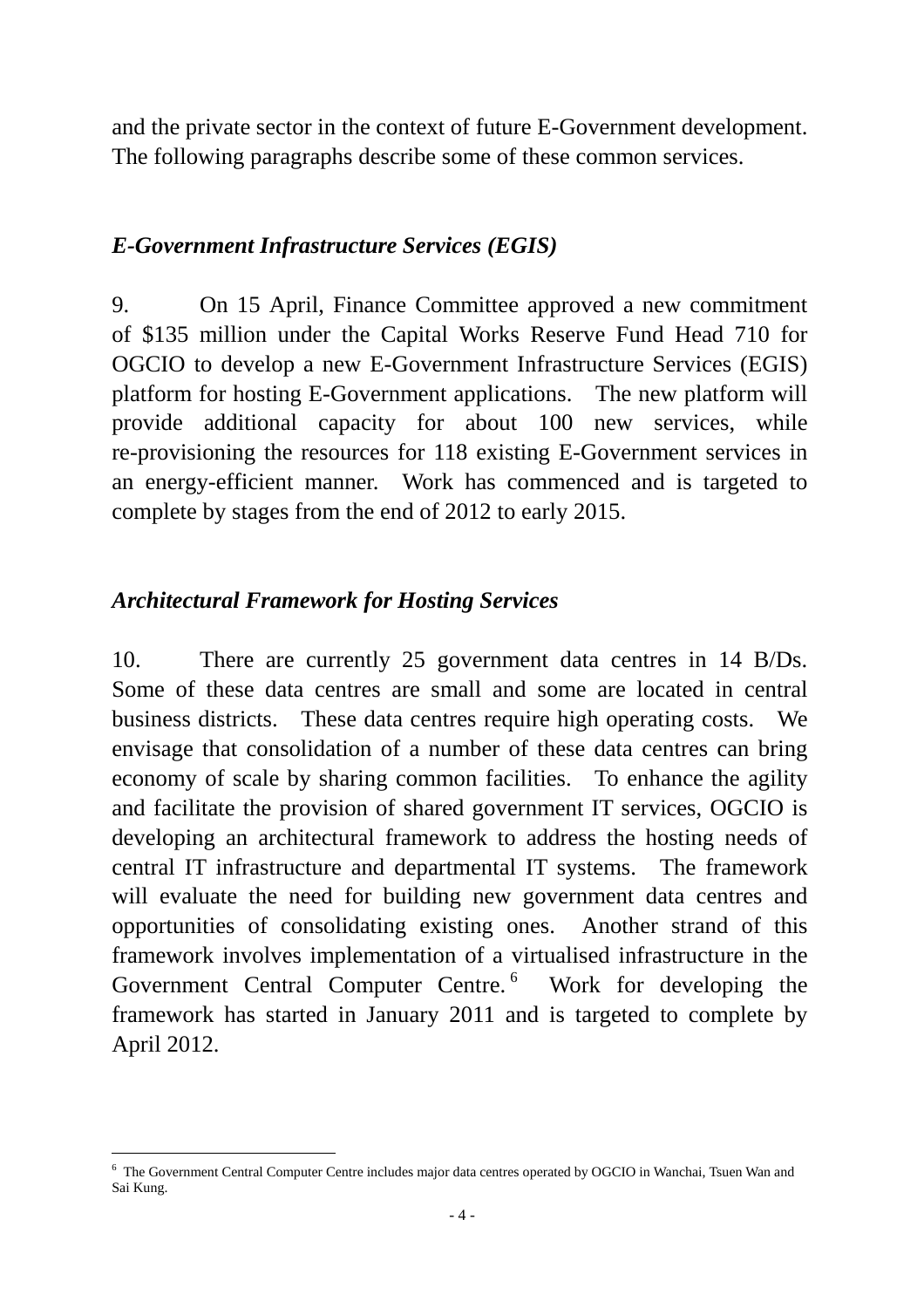#### *Electronic Information Management (EIM)*

11. The ever-increasing amount of paper and electronic records created and received through different sources and in different formats make retrieval, use and management of information more and more difficult. EIM can help B/Ds solve these problems effectively and efficiently. It will enhance consistency of user experience and facilitate collaboration across B/Ds. With the help of consultants, OGCIO completed an EIM strategy study earlier this year. The study revealed that EIM is an indispensable tool to address the information and record explosion issues. It estimated that government-wide implementation of EIM would take around 10 years with an estimated capital investment of \$4.4 billion, while bringing a net tangible saving of \$2.8 billion over the 10-year period in addition to efficiency gains and enhanced effectiveness in information handling, storage, retrieval and archival. In May, OGCIO announced a government-wide EIM strategy and framework to inform B/Ds of the need to define their own EIM strategies and plan for their implementation. To reduce cost, time and risks involved in EIM implementation, OGCIO will be developing centrally a few common shared services. These include a common, collaborative workspace and electronic recordkeeping solutions that can be adopted with little or no customisation by B/Ds. The target date for delivering the first batch of common shared services to support EIM is mid-2012.

#### *Establishing the Procurement Mechanism for Public Cloud Services*

12. To enhance efficiency in central procurement and pave way for the adoption of public cloud services, we target to make available a public cloud procurement arrangement through bulk purchase contracts. This will enable B/Ds to flexibly acquire common commercial offers in the market by the end of 2011. This mechanism will not only reduce B/Ds' time and effort for making individual procurement for acquiring public cloud services to process non-sensitive applications and data, but will also provide more opportunities to the industry, including small and medium sized enterprises, to participate in government procurements without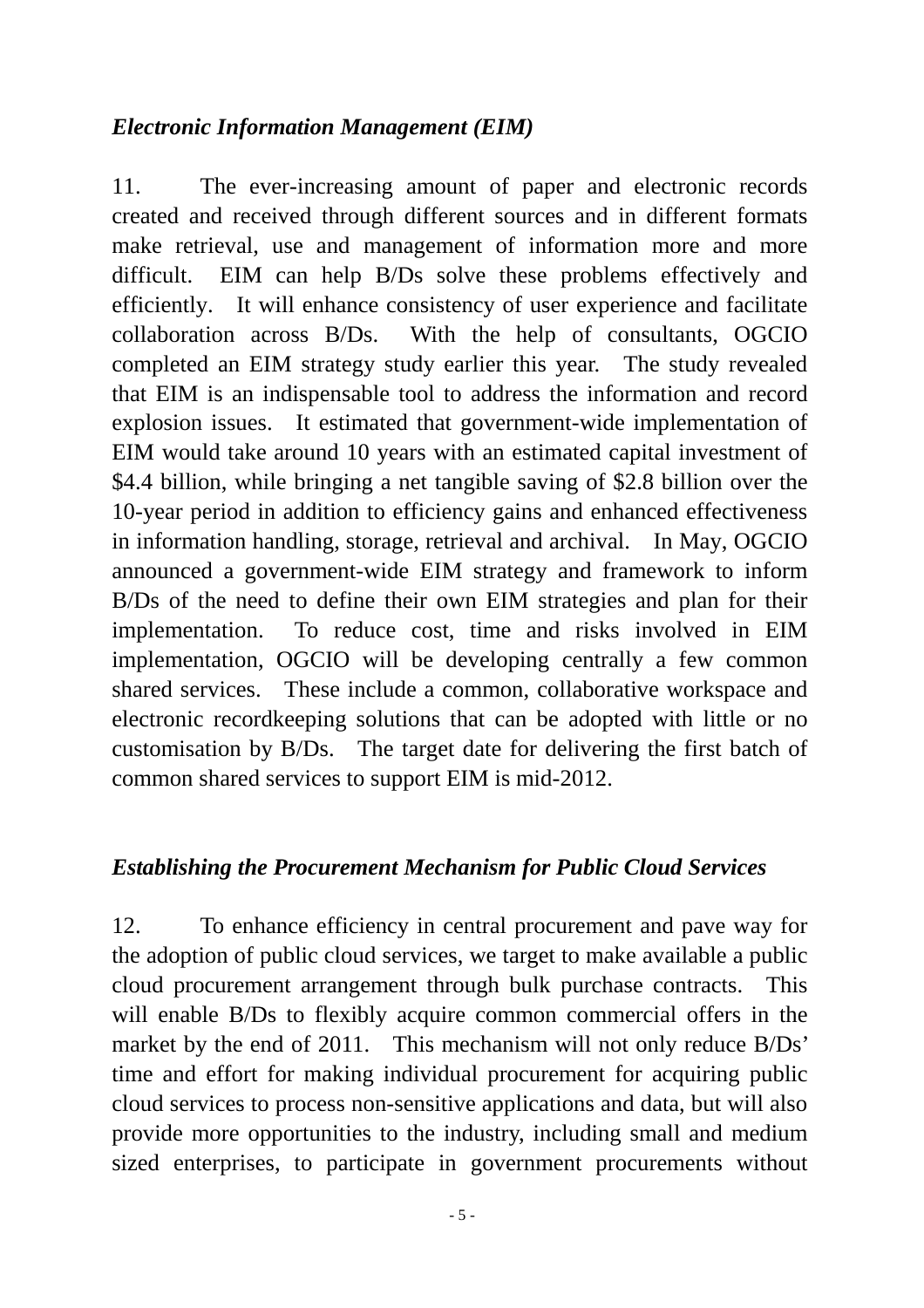going through lengthy tendering processes.

13. A high-level timetable on the major targets on the adoption of Cloud Computing in Government is given in **Annex C**.

## **Conclusion**

14. Government continues its efforts in achieving the objectives defined under the Digital 21 Strategy by transforming and joining up government processes through IT adoption. Through the various programme steering mechanisms and regular interactions with the IT Management Units and E-Business Coordinators in B/Ds, OGCIO continues to play a coordination and facilitation role in introducing new IT infrastructure, technologies, common services, best practices and benchmarking ourselves with economies advanced in IT. With around 400 IT projects funded with a 2011-12 capital budget of over \$1.7 billion, OGCIO will work closely with B/Ds to make sure project governance and other E-Government objectives are met. We will continue to update Members on our progress on an annual basis.

# **Advice Sought**

15. Members are invited to note the contents of this paper.

**Office of the Government Chief Information Officer Commerce and Economic Development Bureau June 2011**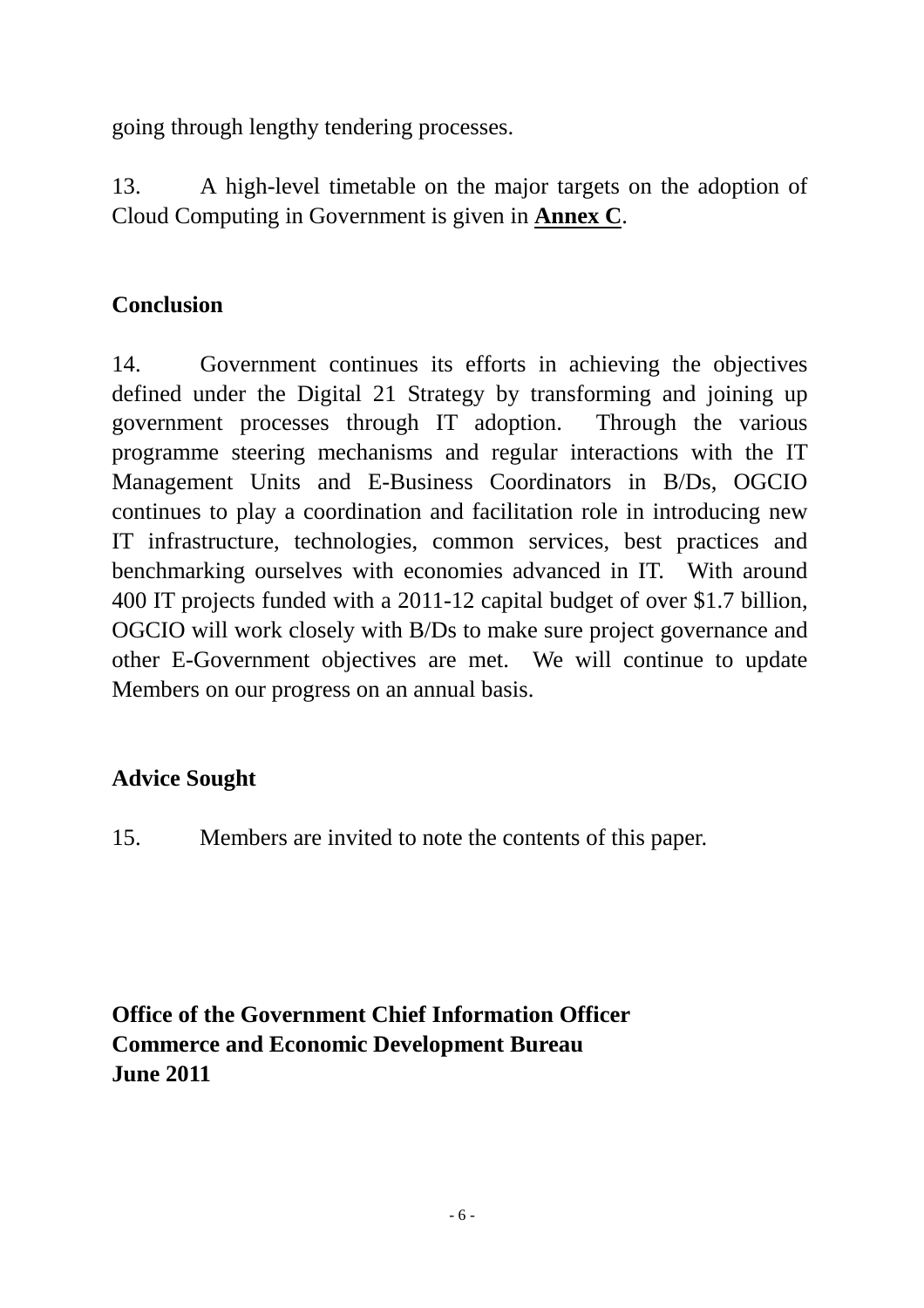### **Annex A**

### **Progress in the Past Year**

### *MyGovHK*

 Riding on the success of the government portal GovHK, the Government launched MyGovHK in December 2010 to enable personalised and integrated online access to government information and services. With a MyGovHK account, citizens can access multiple government online services with a single username and password without the need to switch between government service accounts and websites. They can also set up shortcuts to access their most frequently used services, and customise the user interface.

## *"Tell me @1823" Mobile Application*

2. OGCIO, in collaboration with the Efficiency Unit (EU), launched a mobile application, "Tell me@1823", in April 2011. The public can download this application free of charge onto mobile phones running on Apple's iOS and Android platforms.

3. To make enquiries, complaints or suggestions to the Government, users may now take photos or videos with mobile phones and send them to the 1823 Call Centre via the "Tell me@1823" application. The mobile device's Global Positioning System (GPS) function also makes it easier for the Call Centre to identify the location in relation to the enquiries, complaints or suggestions.

# *A pilot scheme to facilitate value-added re-use of public sector information*

4. The Government launched an 18-month pilot scheme in March 2011 to disseminate geo-referenced public facilities data and real-time traffic data for free download and value-added re-use by the public. The relevant data are provided via a portal entitled "Data.One".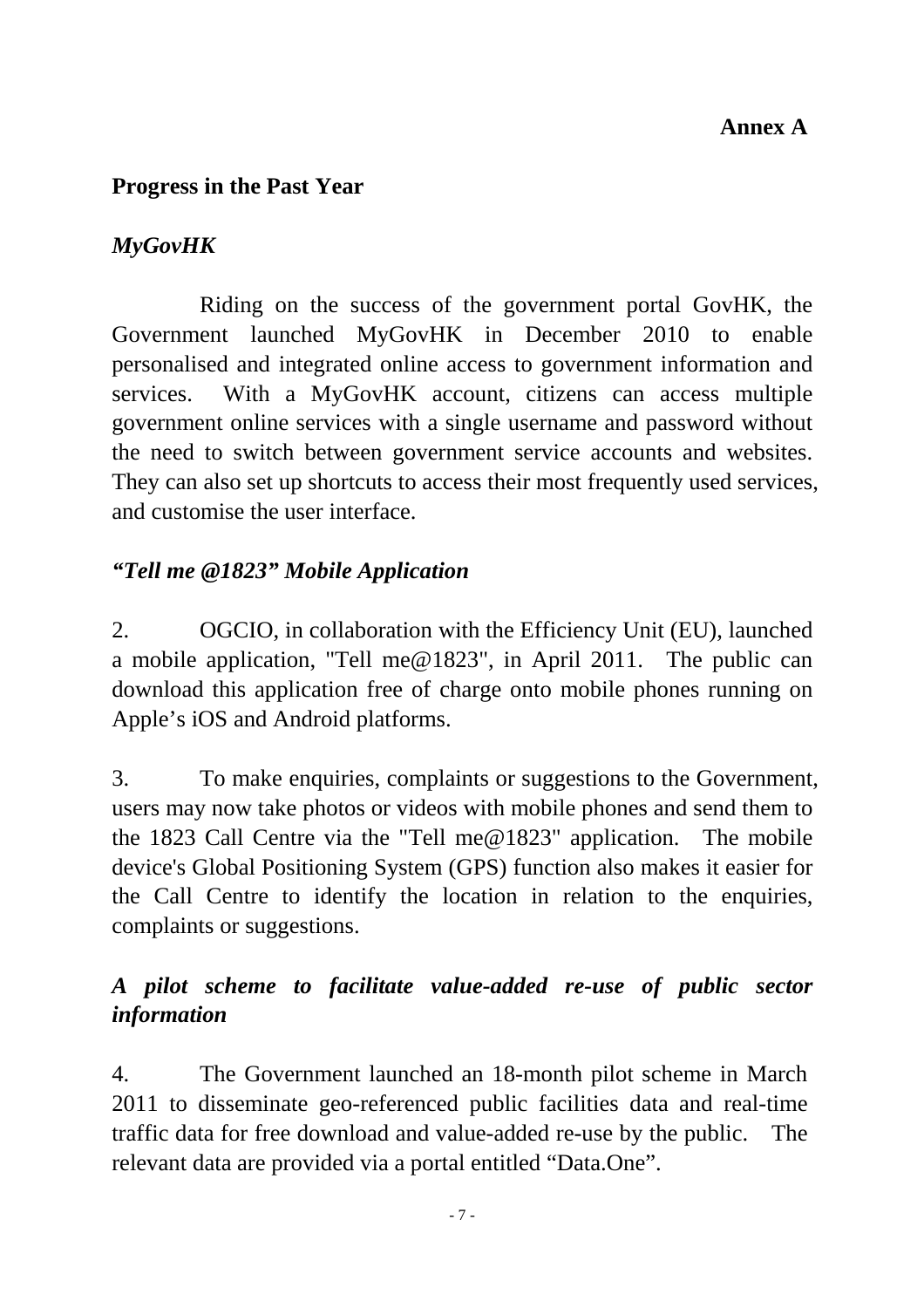5. The geo-referenced public facilities data include names, addresses and co-ordinates, etc. of public facilities such as government offices, hospitals, schools, country parks as well as recreational, cultural and sports venues. Real-time traffic data of the main roads include the average traffic speeds of the main roads in Hong Kong, average cross-harbour journey time between Hong Kong Island and Kowloon, the latest special traffic news and snapshot images of real-time traffic situation. While such information is already available for browsing on the Internet, "Data.One" makes it easier for the public to download the data for value-added re-use. Since roll-out, we note that applications using the data have been developed and are quite well-received.

## *Enquiry on Rates and Government Rents Accounts and eRVD Bill*

6. Launched in late December 2010, payers can check at only \$20 per record through Property Information Online (PIO) their rates and Government rent accounts. It is expected that the new service will be much welcomed by the public, particularly those who require such information to work out the respective responsibilities for rates and Government rent of a property when it changes hand through sale or letting. In addition to viewing and/or downloading the information, users also have the options of obtaining the records by e-mail or by fax. Not only is the service available round-the-clock, the modest charge of \$20 compares highly favourably with the previous request for such information at the fee of \$81 per record handled manually.

7. The eRVD Bill was launched by RVD in December 2010 to provide a convenient, efficient service and to reduce paper consumption. The eRVD Bill allows the public to receive the quarterly demands for rates and/or Government rent via the Internet in advance of the paper bills. There are other benefits of joining the e-billing service. For example, electronic demands sent via the Internet can avoid postal delay or loss. Subscriber account holders are notified as soon as the electronic demands are ready. Subscribers can also set up their own reminder service to alert themselves of the payment due date. They can view and download the demands for the past eight quarters. Furthermore, the design of the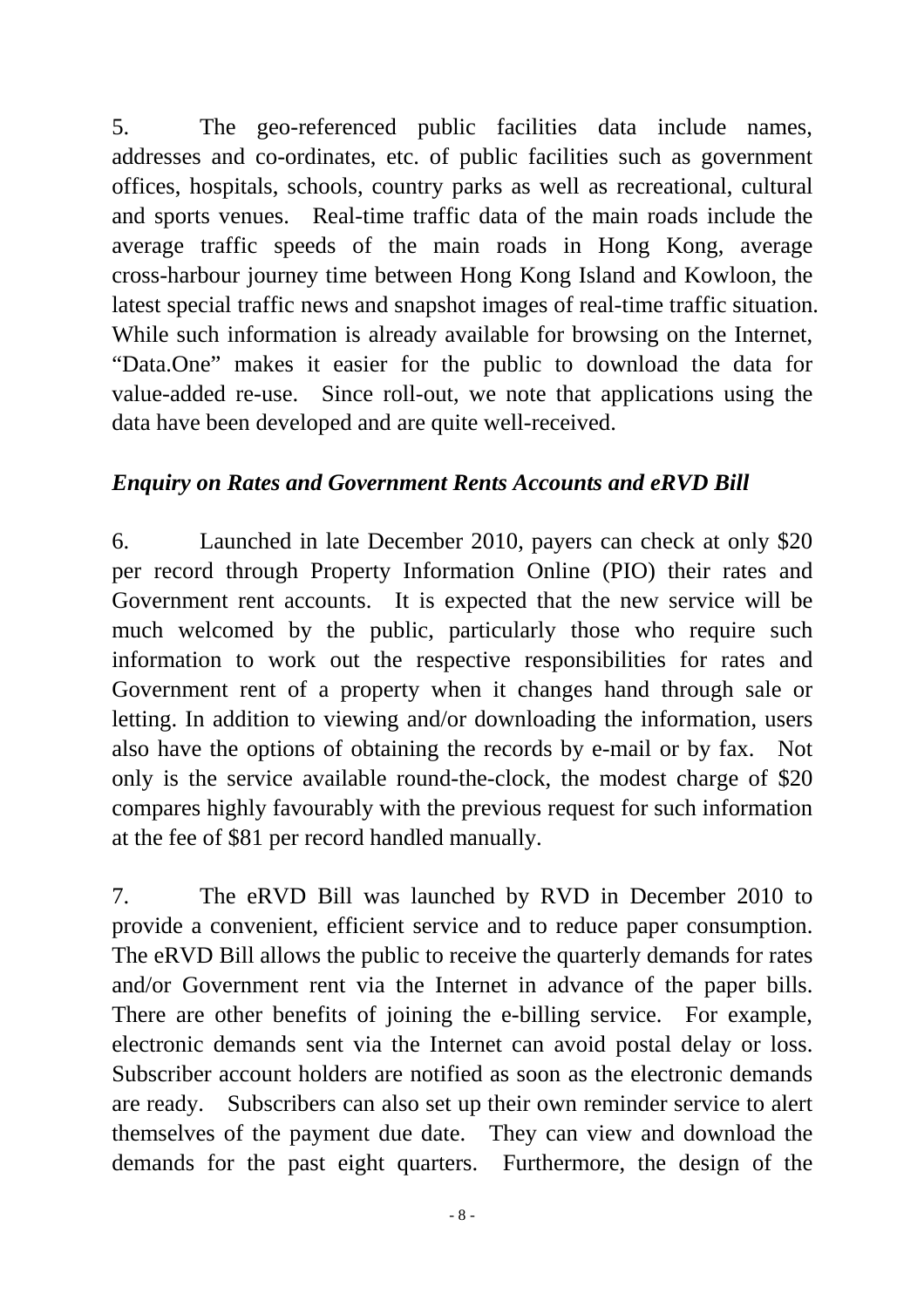electronic bill is customer-friendly with the same layout, content and payment barcode as the paper bill.

### *System for the 2011 Population Census*

8. Given the enormity of the operation and the huge volume of data to be processed for the 2011 Population Census (11C), which will be conducted by the Census and Statistics Department during the period from 30 June to 2 August 2011, the Finance Committee approved an amount of \$85 million in June 2009 to implement a computer system to support various activities in the 11C. The new system will be equipped with various functions including the e-Recruitment module for recruitment of temporary staff, Intelligent Character Recognition and on-line e-Reporting of census data by households. It will also improve the data accuracy and enhance the quality assurance mechanism. Besides, the system will strengthen the tracking of questionnaires under the new multi-modal data collection approach. Two phases of operation are involved with the first phase focusing on self-enumeration by households starting from 30 June and the second phase on face-to-face interviews conducted by census officers from 16 July to 2 August 2011. Data processing and data dissemination will be completed in February 2012 and March 2013 respectively, with summary results to be made available in early 2012 and more detailed results in phases afterwards.

## *Electronic Health Record*

9. The Government is committed to developing a territory-wide patient-oriented Electronic Health Record (eHR) sharing system by 2013-14. Participation will be on a voluntary basis and sharing of patients' health records between healthcare professionals in both public and private sectors is subject to patients' express and informed consent. The eHR sharing system, which serves as an essential infrastructure for implementing the healthcare reform, will enhance continuity of care for patients and efficiency of healthcare by providing a platform for seamless integration and interface of healthcare services at different levels of care from primary care doctors to hospitals.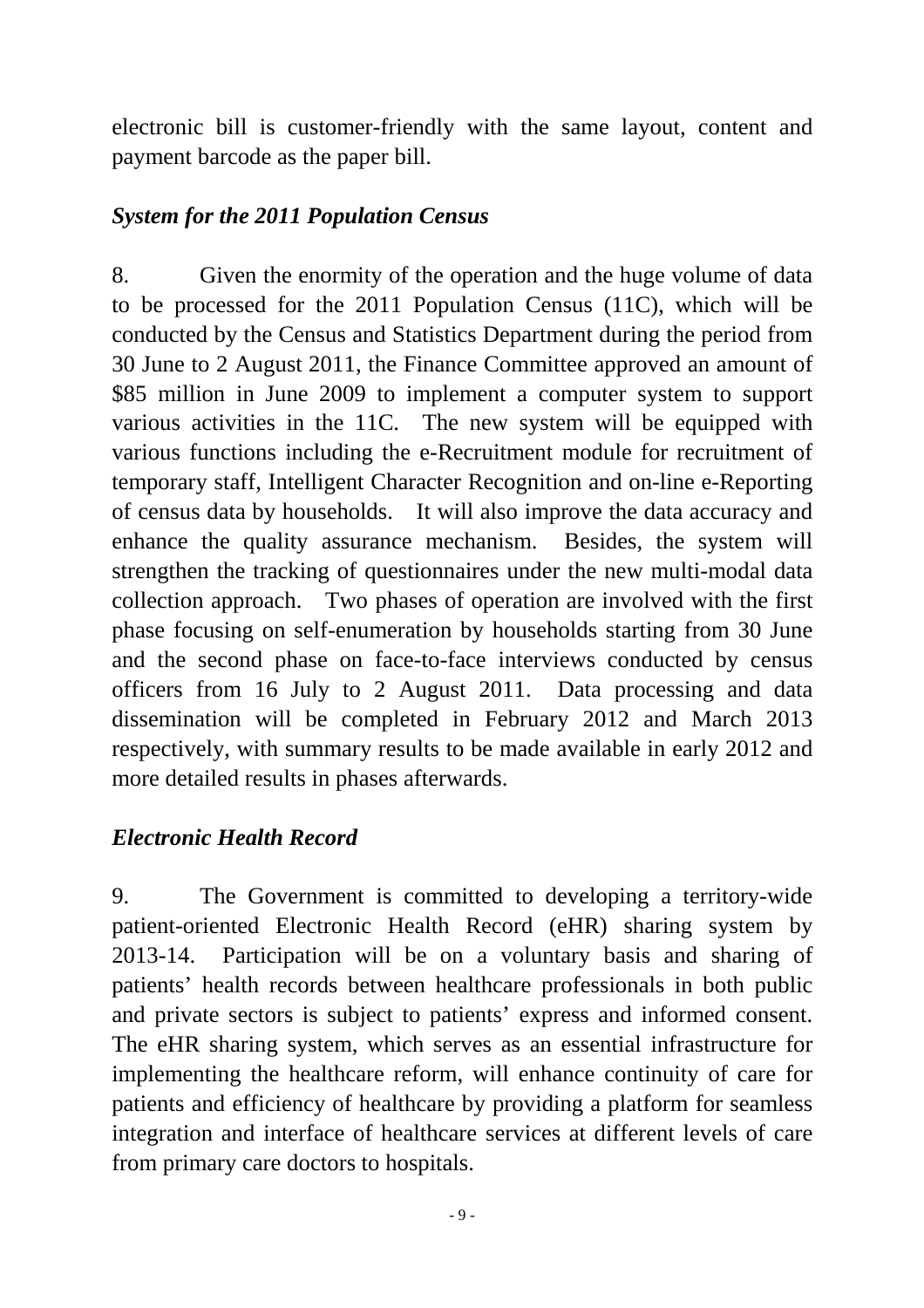10. Major achievements in 2009-10 and 2010-11 include implementation of first stage eHR Engagement Initiative (EEI) on partnership proposals from the private healthcare sector contributing to the development of the eHR sharing system, commencement of radiological image sharing with private hospitals and private healthcare service providers, launch of the reading of card face data (CFD) of the smart identity (ID) card for patient enrolment in the Public Private Interface - Electronic Patient Record Sharing Pilot Project<sup>7</sup>, formulation of blueprints for eHR core infrastructure and the extension of Hospital Authority (HA)'s Clinical Management System (CMS) for use in private sector, and compilation of an initial set of eHR standards.

11. For 2011-12, the eHR Office plans to launch a public consultation on the long-term legal framework for the protection of privacy and security of the eHR sharing system, commence a full scale privacy impact assessment for the eHR Programme, implement the second stage EEI targeted on the IT sector, release CMS adaptation basic modules and CMS on-ramp prototype for use by the private healthcare sector, and complete the consultancy study for development of the IT security framework for the eHR sharing system.

## *Using smart ID card for elderly healthcare voucher*

 $\overline{a}$ 

12. The Elderly Health Care Voucher Pilot Scheme was launched on 1 January 2009. As at mid-March 2011, over 2 700 healthcare service providers have enrolled to the Scheme, and the Department of Health (DH) has handled over 1 038 000 claim transactions, involving about 2 665 000 vouchers. Since August 2010, DH has made improvement to further simplify and streamline the claim procedures by providing smart ID card readers to healthcare providers for authentication and handling account registration. It is now feasible to make use of the CFD function of smart ID card for registration and claiming elderly healthcare vouchers,

 $<sup>7</sup>$  PPI-ePR is developed and operated by HA and it was expanded in 2008 under the auspices of the Steering Committee on</sup> eHR Sharing as part of the initiative to take forward the development of eHR. PPI-ePR allows a duly authorised healthcare provider with the consent and authorisation code of a patient to access the patient's clinical information at HA. As at February 2011, there are over 133 000 patients enrolled to PPI-ePR. From August 2010 to February 2011, 4 262 out of 4 856 new patients were enrolled to PPI-ePR by reading the CFD of smart ID card.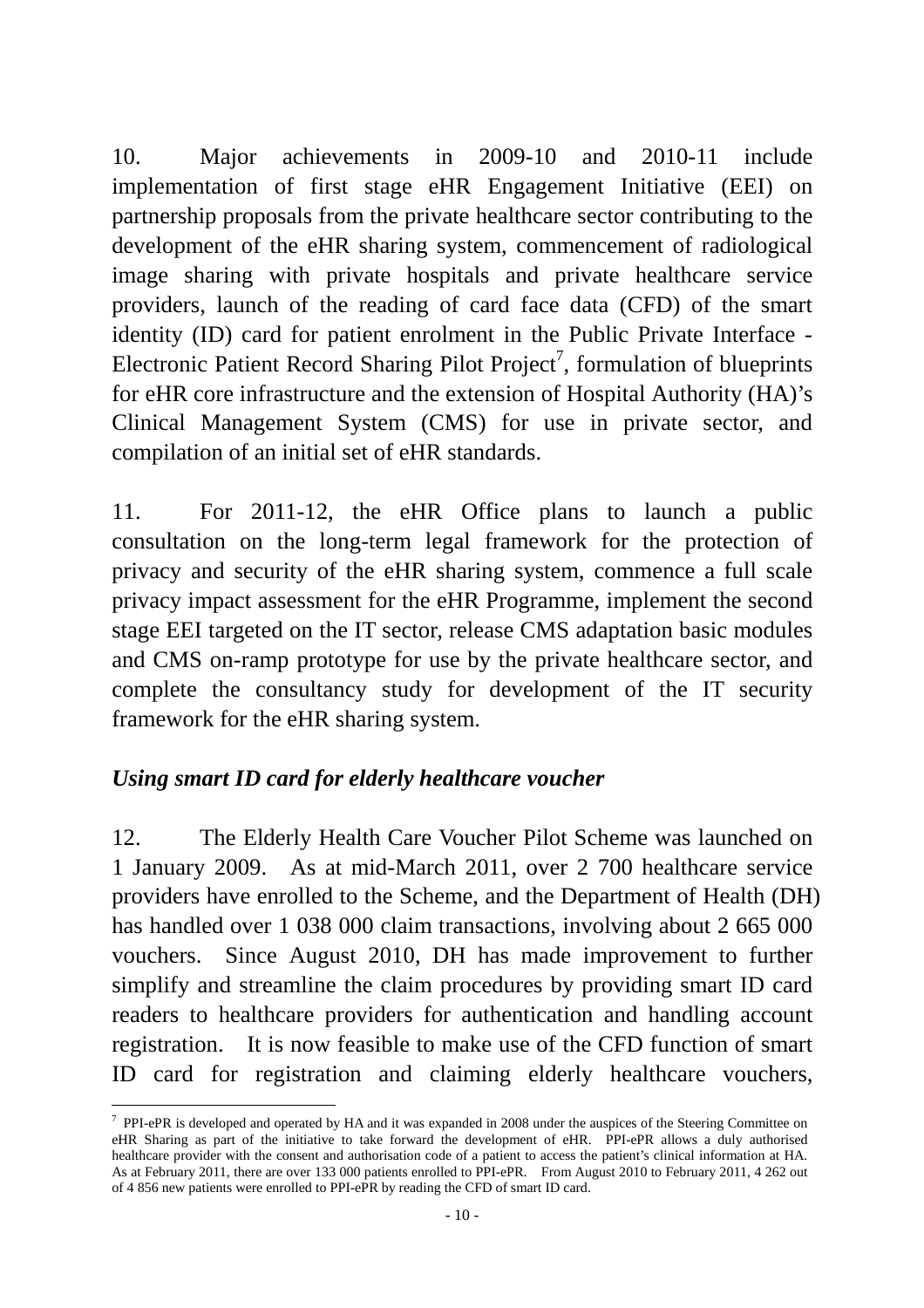obviating manual input and ensuring data accuracy.

# *Next Generation Integrated Library System*

13. The Leisure and Cultural Services Department will implement a Next Generation Integrated Library System (NGILS) in the Hong Kong Public Libraries (HKPL) to replace the existing Library Automation System. The new system offers the public many new and customer-oriented functions such as virtual reference services, online PC reservation, e-Payment of library fines and charges, etc.

14. NGILS will be implemented in three phases, namely *Phase 1* – core library functions, *Radio-frequency Identification (RFID) Pilot Phase* – technology update of existing barcode to RFID and *Phase 2* – new and enhanced library functions. Phase 1 and RFID Pilot Phase are targeted to launch in 2011.

# *Integrated Student Financial Assistance System*

15. To improve the operation and administration of the student financial assistance schemes, the Student Financial Assistance Agency (SFAA) will implement the Integrated Student Financial Assistance System (ISFAST) in three phases from 2011 to 2016. The implementation of ISFAST is underway with good progress on change management and procurement of IT solution.

16. ISFAST will support provision of new convenient e-services under GovHK to the public by enabling the applicants to submit applications on a household basis, enquire progress and manage their loan accounts online through Internet. Moreover, with operationally integrated and new advanced functionalities implemented, ISFAST will strengthen the readiness for future development in terms of capacity and capability in supporting new schemes and enhancements to the existing schemes that may be introduced in future.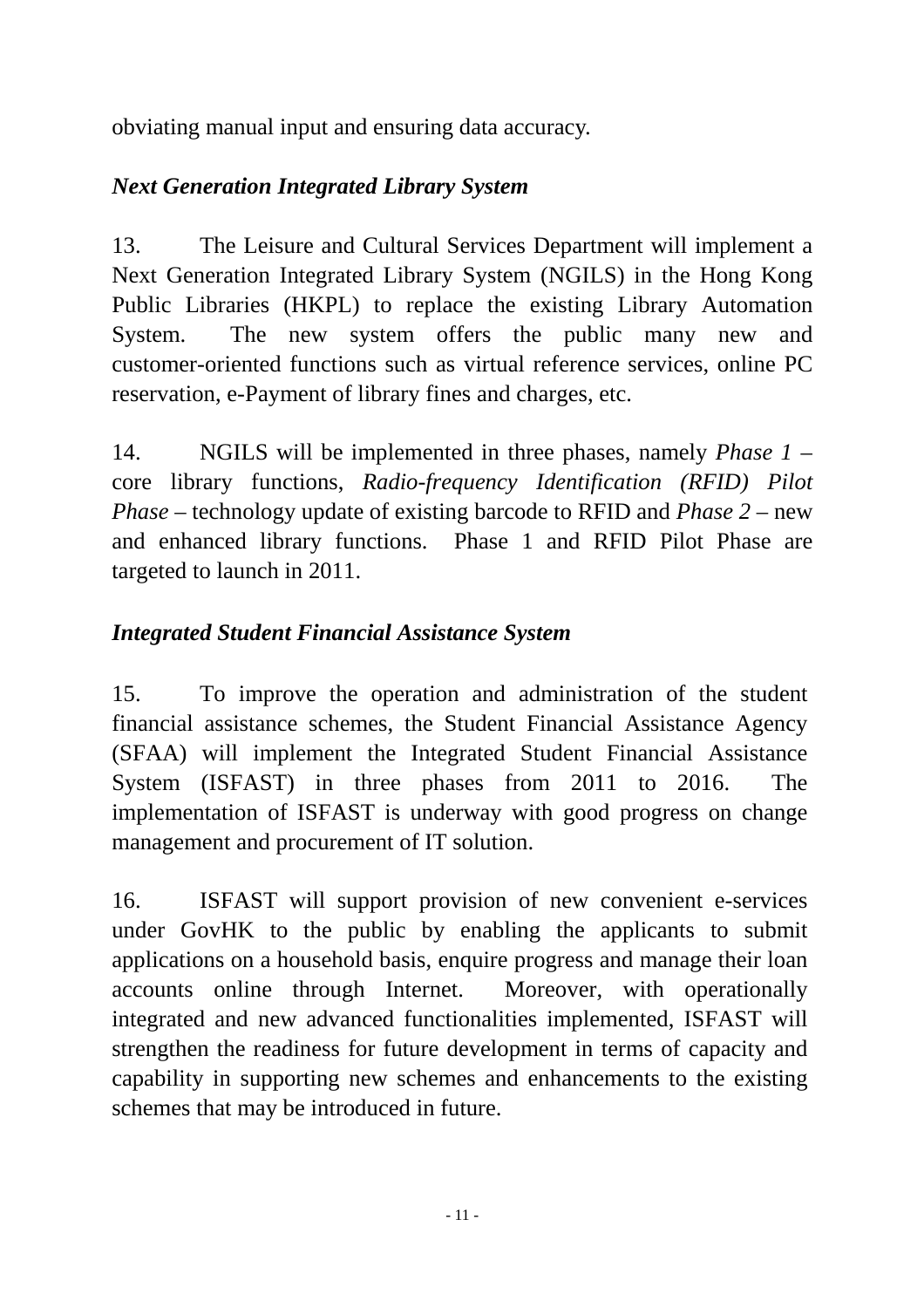## *Redeveloped Air Cargo Clearance System*

17. The Air Cargo Clearance System (ACCS) enables Customs & Excise Department (C&ED) to provide faster customs clearance, enhance its cargo handling capacity, improve security and accuracy in cargo selection, and achieve more efficient analysis of data including the smuggling trend. With the completion of the redevelopment work in December 2010, the new system gives C&ED added room to handle future growth in air cargo traffic, including allowing more cargo operators to use the system, thereby sustaining the present speedy and reliable customs clearance service.

## *New Computerised Land Information System*

18. The new Computerised Land Information System (CLIS) was in full operation in December 2010 to replace the old one for providing digital mapping and land boundary data to support Geographical Information System (GIS) and location-based applications in both the public and private sectors. The new system allows more efficient concurrent data updating, version control and data integrity checking. With these, the quality, accessibility, usability and serviceability of the digital map can be improved. The new system also enriches the geographical database, improves the workflow and enhances the functionality of CLIS. Users from more than 40 government departments and numerous consultants firms and private companies can be benefited from the new data models by making use of the time-stamped geospatial information in their GIS applications.

## *One-Stop Service for Company Incorporation and Business Registration*

19. The Companies Registry has been developing Phase II of the Integrated Companies Registry Information System (ICRIS II) and delivering the new electronic services by stages through its e-Registry portal platform. e-Registry is a 24-hour portal developed under ICRIS II to facilitate electronic submission of applications for company incorporation under the Companies Ordinance. It is a one-stop platform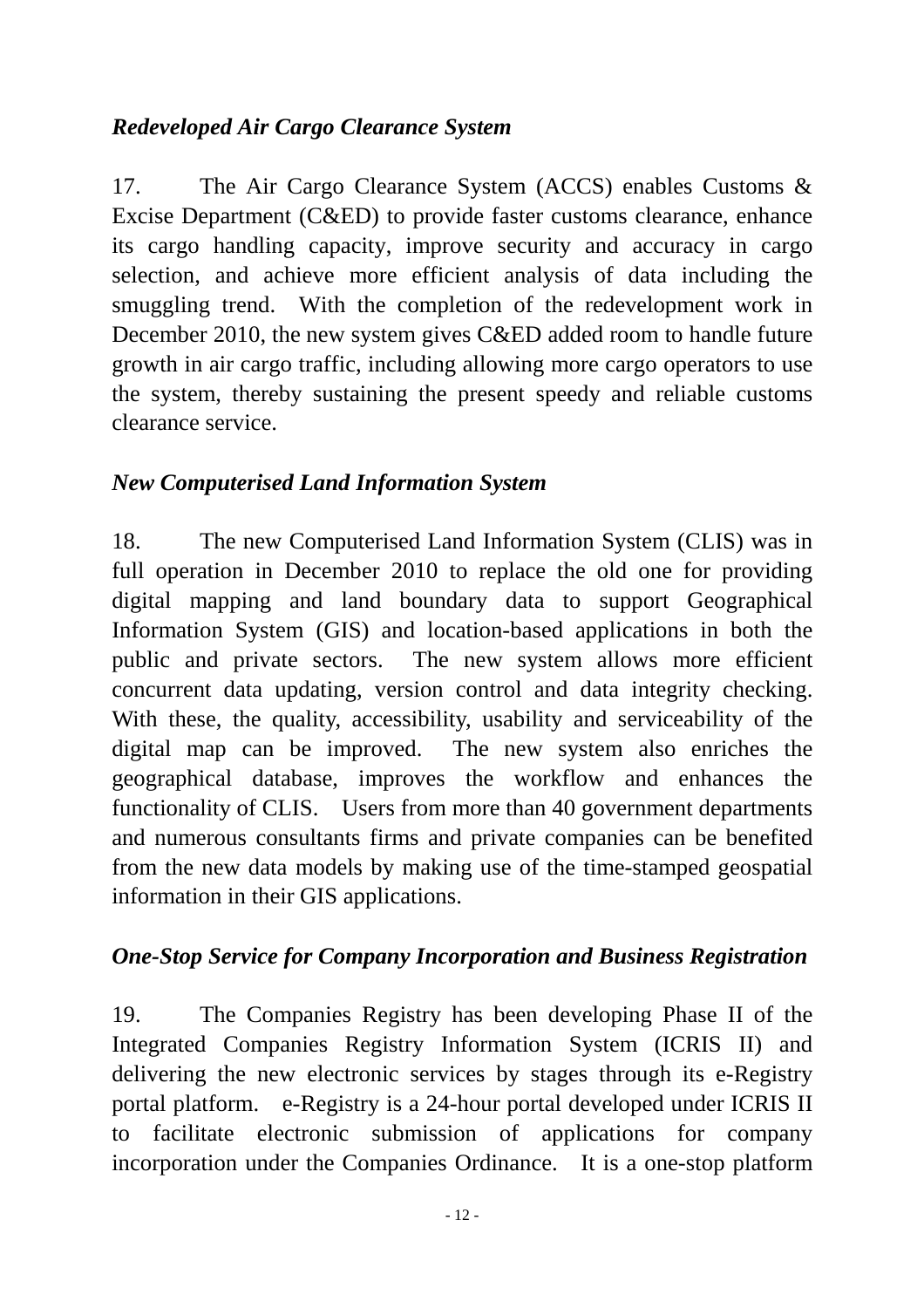where customers can enjoy convenient, user-friendly and integrated services for electronic company and business registration whereby any online application for company registration will be deemed to be an application for business registration simultaneously. The first stage, including electronic incorporation service and one-stop company incorporation and business registration service, was launched on 18 March 2011. Other electronic services such as registration of registered agents, facilities for bulk submissions, third party software interface and electronic submission of commonly filed statutory returns will be launched by stages.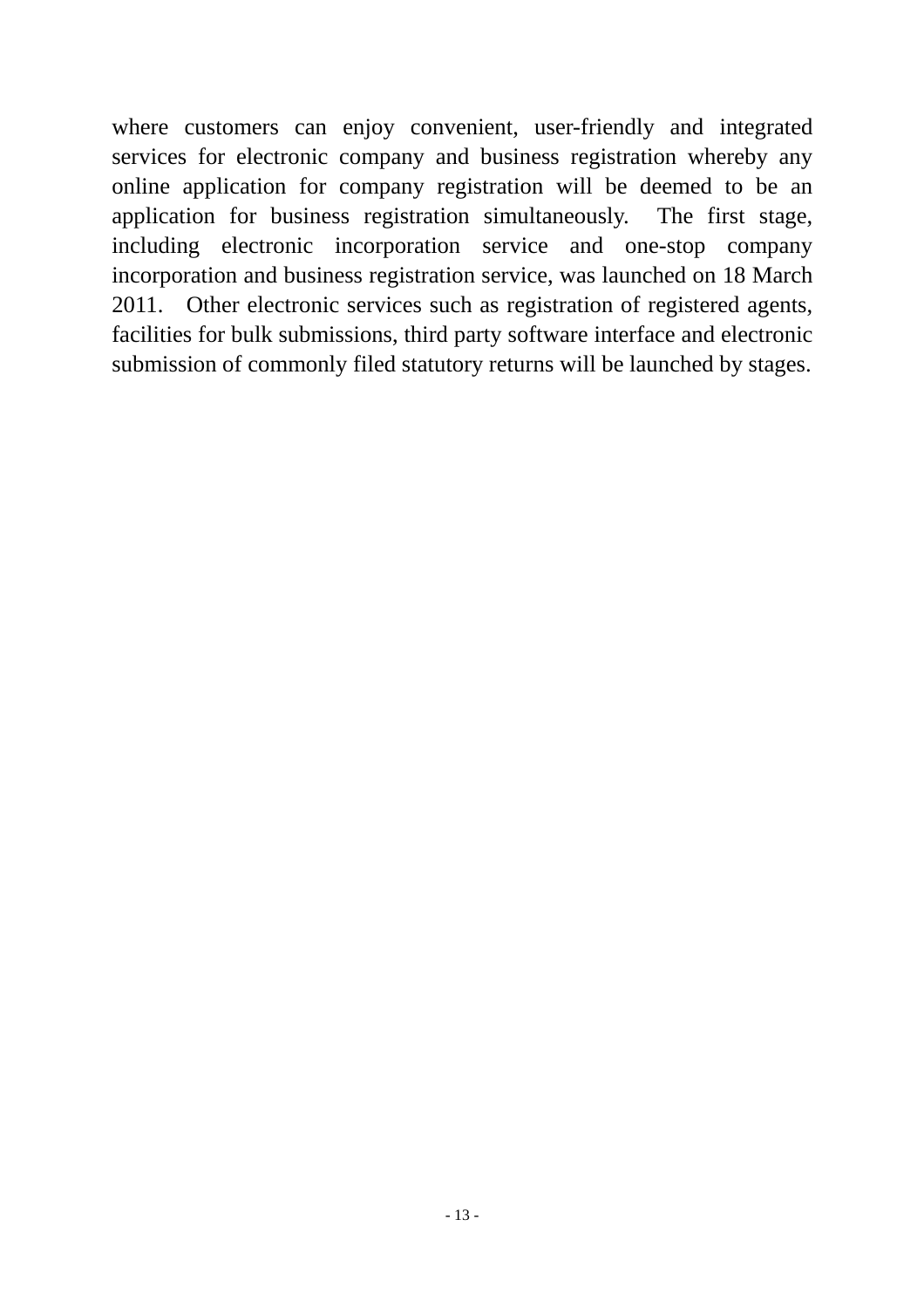

**Annex B** 

#### **Utilisation Figures of the Most Popular E-Services in the period from 1 January to 31 December 2010**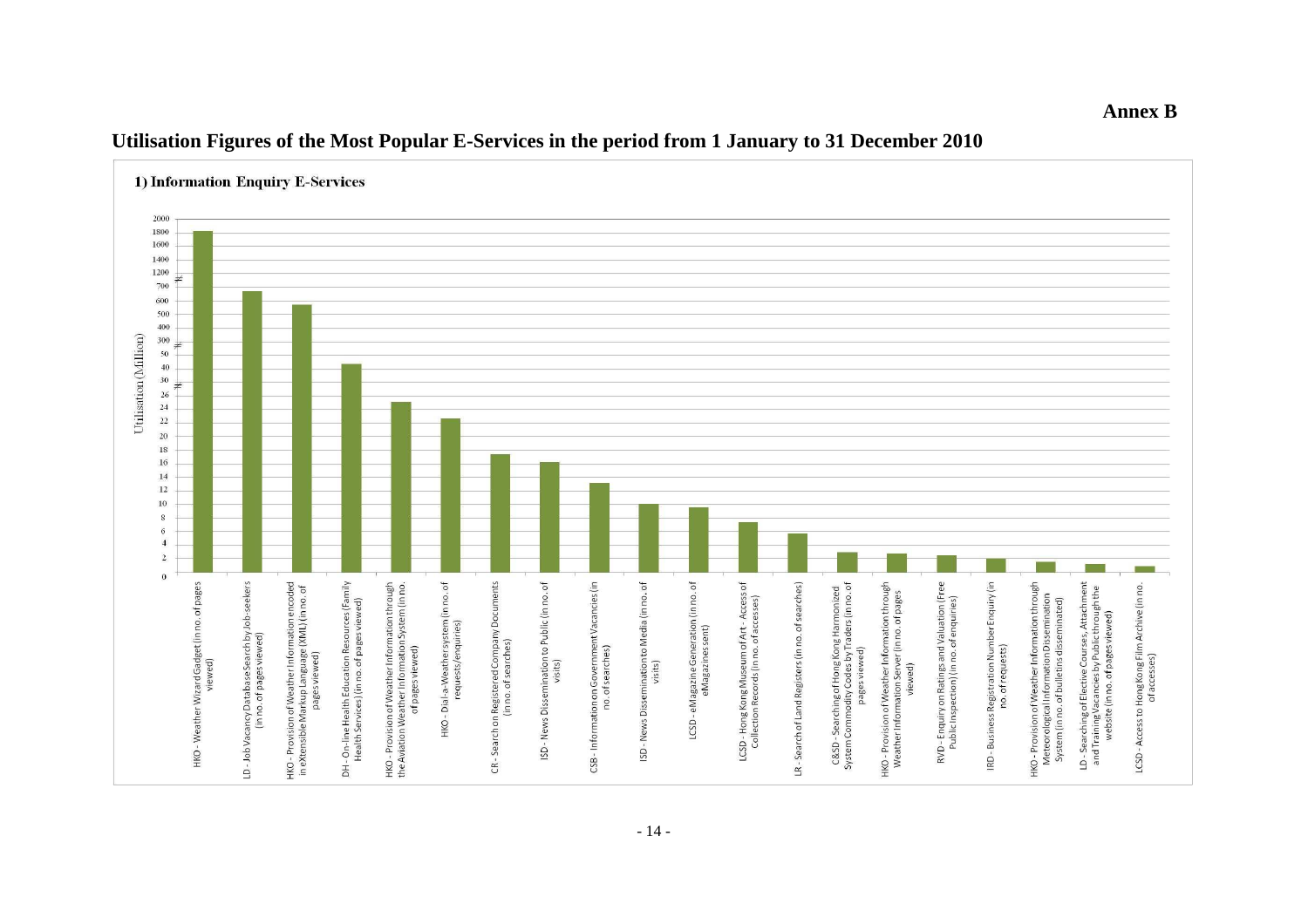

#### **Utilisation Figures of the Most Popular E-Services in the period from 1 January to 31 December 2010**